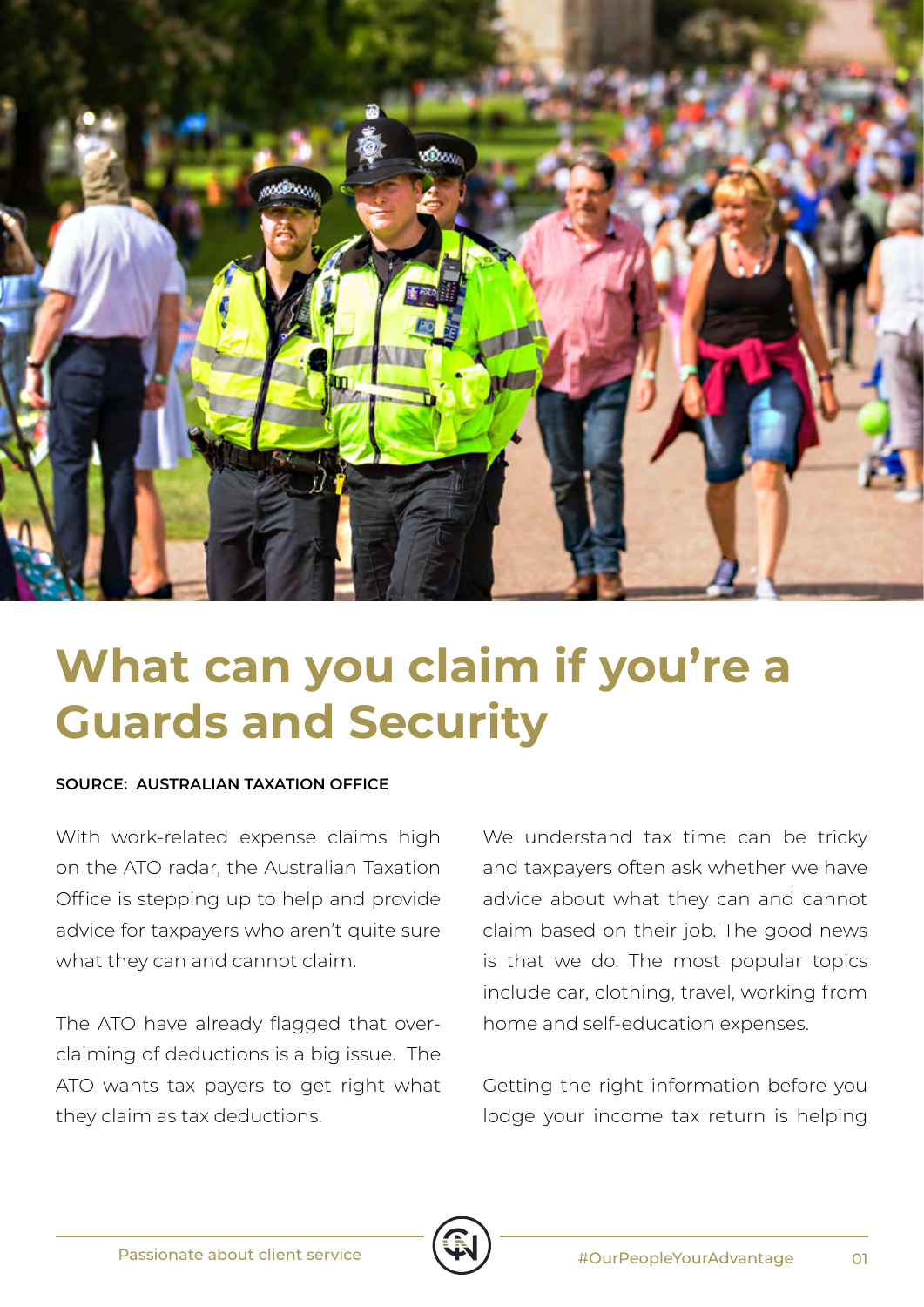our clients to get their claims right and avoid issues later on.

We want every person to have the information they need to know whether they can make a claim, to get it right, and know what records they need to keep. Understanding what you can and cannot claim will help ensure that your income tax return is processed quickly and any refund is paid as soon as possible. Most people want to lodge their income tax return with the right information and helping people to do that in the first p lace i s t he m ost efficient way to operate.

## **What you can and can't claim**

Each occupation has specific circumstances which affect what can and cannot be claimed. Here are some snippets from some ATO occupation guides. Remember, regardless of the occupation you are in, you can only claim the work-related part of expenses, and you must meet the three golden rules:

- You must have spent the money yourself and not been reimbursed;
- The claim must be directly related to earning your income; and
- You need a record to prove it.

## **Guards and Security employees: work-related expenses**

Common deductions include the following:

- •You can claim a deduction for the cost of buying, hiring, mending or cleaning certain uniforms that are unique and distinctive to your job. You can also claim a deduction for protective clothing that your employer wants you to wear – for example, a bullet-proof vest or high vis vest.
- You can claim your costs of laundering occupation-specific clothing or a distinctive uniform. You can't claim a deduction for clothing and laundry expenses if your employer supplies and launders the clothing.
- You can claim a deduction for selfeducation expenses if your course relates directly to your current job and will either maintain or improve the specific skills or knowledge you require, or might result an increase in income from your current employment – for example, a self defence course.
- You can claim a deduction for the cost of using your car when you drive:
	- between separate workplaces because you have a second job,